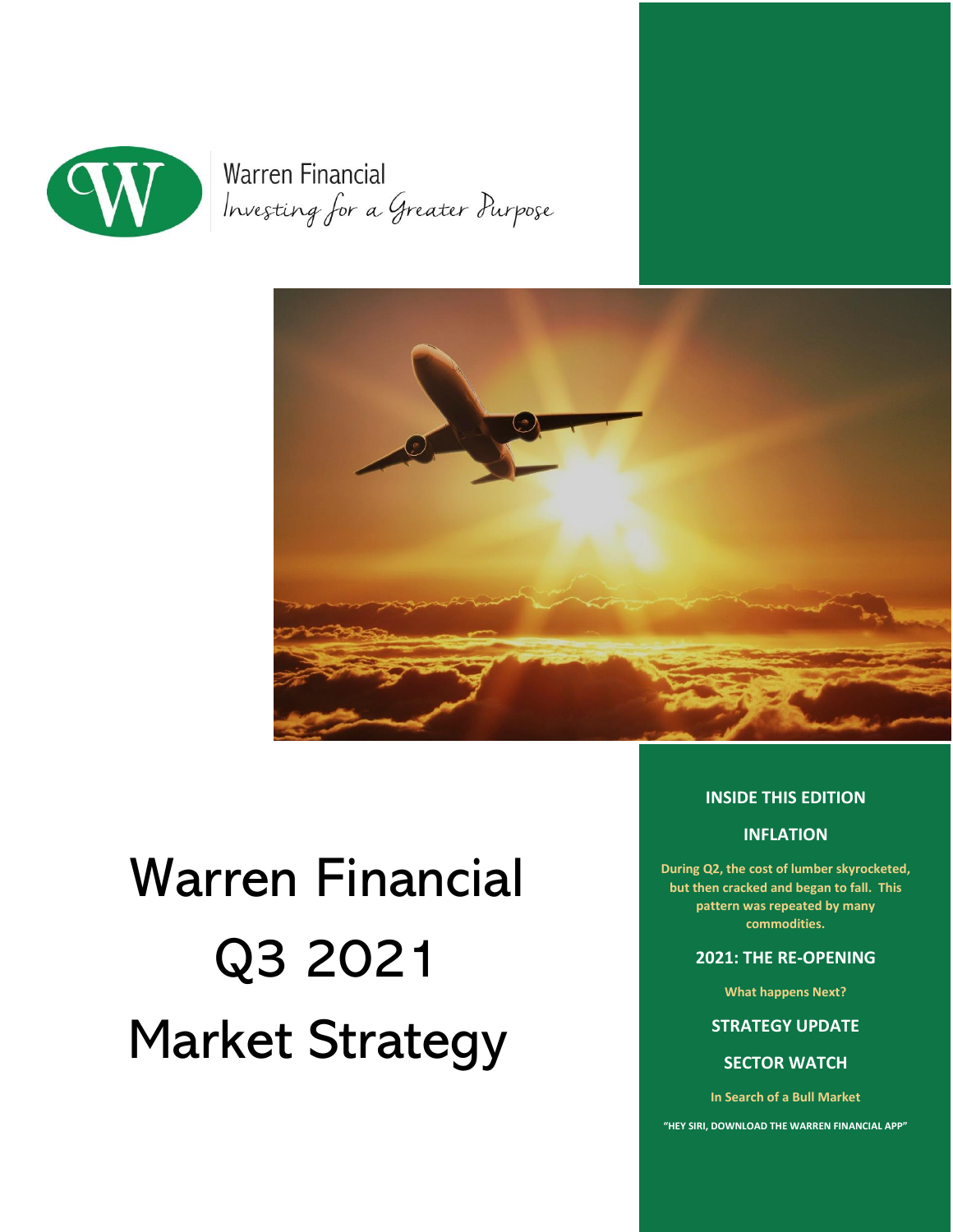

**Warren Financial** Investing for a Greater Purpose®

## **INSIGHTS**

The Biden government wants to spend Trillions on infrastructure. Their definition of infrastructure is pretty broad and includes many things besides roads, bridges, airports, and other traditional items. Q1 was marked by prices for infrastructure items going up and inflation expectations rising.

Into Q2, the Fed made it clear they would not stand by forever, but they would eventually combat inflation – and whoosh – inflation almost immediately disappeared. Lumber and other commodity prices plummeted.

And the stock market reacted by selling off infrastructure.

We may see a return to the "infrastructure trade" where cyclical, economically sensitive company stocks outpace tech. But for now, tech is once again outpacing everything else – because tech makes more money than anything else.

An exceptionally strong re-opening, marked by strong growth in jobs and GDP, along with Congress actually passing an infrastructure bill would likely be the catalyst that could cause the infrastructure trade to re-ignite. It could also cause inflation to rise and interest rates to rise.

# Inflation is a Concern 2021: Year of the Economic Re-Opening

Consumer prices have risen +4.9% change from 1 year ago. Why?

- Consider the fact that over 8million people have continued to choose to not work because the government is paying very high unemployment
- When people choose not to work, factories and the ability of companies to produce their products are reduced. There are "shortages" of manufactured goods, especially semiconductors.
- Covid is still a problem in some parts of the world (India).
- It seems likely that the economy won't feel the full positive effects of the re-opening until workers return to their jobs



The Consumer Price Index for All Urban Consumers: All Items (CPIAUCSL) is a measure of the average monthly change in the price for goods and services paid by urban consumers between any two time periods. It can also represent the buying habits of urban consumers. This particular index includes roughly 88 percent of the total population, accounting for wage earners, clerical workers, technical workers, self-employed, short-term workers, unemployed, retirees, and those not in the labor force.

The CPIs are based on prices for food, clothing, shelter, and fuels; transportation fares; service fees (e.g., water and sewer service); and sales taxes. Prices are collected monthly from about 4,000 housing units and approximately 26,000 retail establishments across 87 urban areas. To calculate the index, price changes are averaged with weights representing their importance in the spending of the particular group. The index measures price changes (as a percent change) from a predetermined reference date.

#### While workers have stayed home from work, they still have money to travel… TSA checkpoint travel numbers (current year(s) versus prior year/same weekday)

This page will be undated by 9 a.m. daily. (Back to Coronavirus (COVID-19) information)

| Date      | 2021 Traveler Throughput | 2020 Traveler Throughput | 2019 Traveler Throughput |
|-----------|--------------------------|--------------------------|--------------------------|
| 6/22/2021 | 1,795,141                | 471,421                  | 2,506,510                |
| 6/21/2021 | 2,030,577                | 607,540                  | 2,716,428                |
| 6/20/2021 | 2,100,761                | 590,456                  | 2,719,643                |
| 6/19/2021 | 1,882,381                | 507,129                  | 2,378,559                |
| 6/18/2021 | 2,081,115                | 587,908                  | 2,772,903                |
| 6/17/2021 | 2,039,425                | 576,514                  | 2,728,786                |
| 6/16/2021 | 1,792,370                | 441,829                  | 2,552,395                |
| 6/15/2021 | 1,678,688                | 417,924                  | 2,466,574                |
| 6/14/2021 | 1,800,954                | 534,528                  | 2,699,580                |
| 6/13/2021 | 2,097,433                | 544,046                  | 2,642,083                |
| 6/12/2021 | 1,812,797                | 437,119                  | 2,318,946                |
| 6/11/2021 | 2,028,961                | 519,304                  | 2,727,860                |
| 6/10/2021 | 1,975,189                | 502,209                  | 2,675,686                |
| 6/9/2021  | 1,669,537                | 386,969                  | 2,509,058                |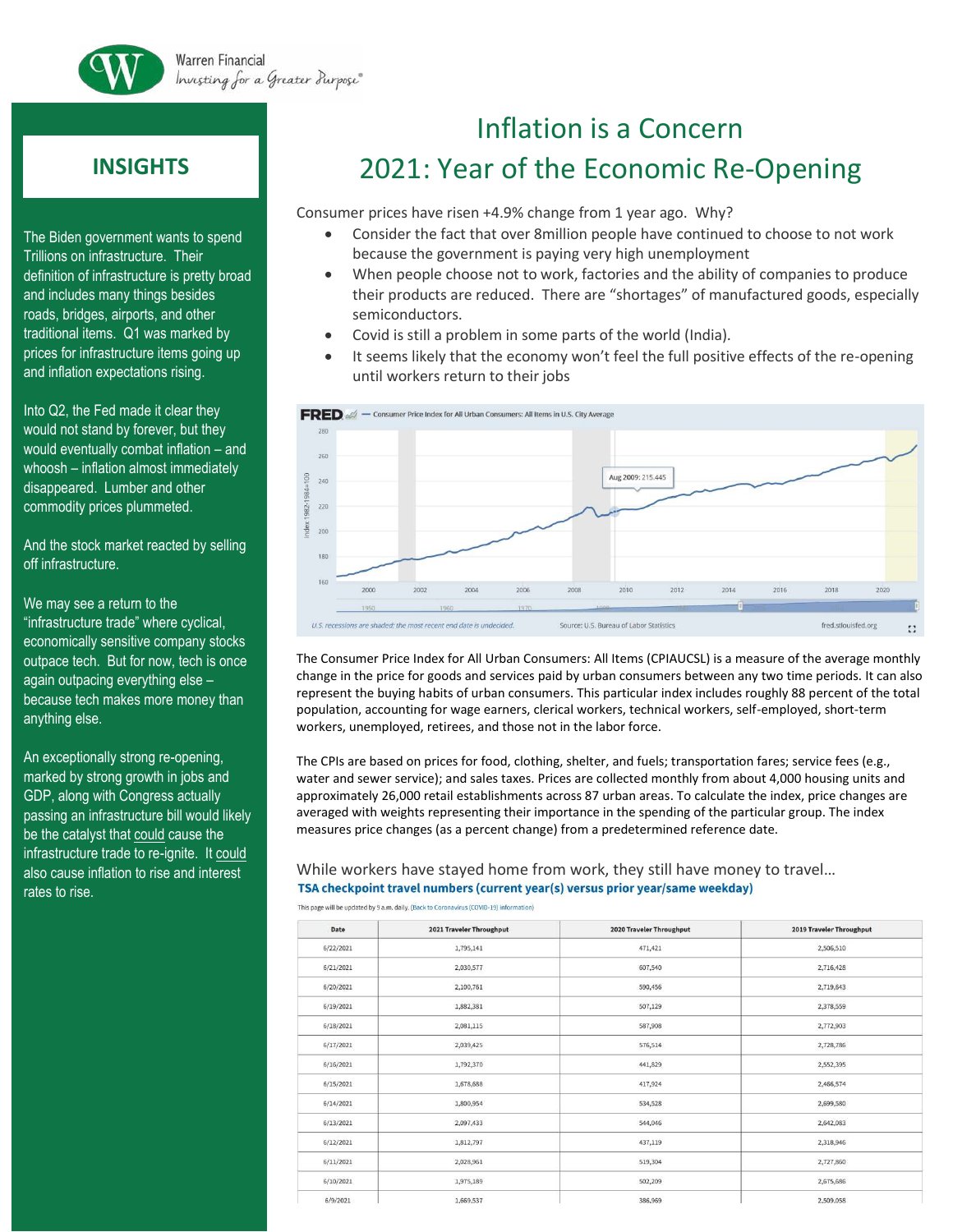Business air travel and International travel are the pieces of "traveler throughput" that are missing so the TSA checkpoint numbers above can return to full normal. While international will likely come back strong, businesses have decided that "virtual" can save them a lot of time and money out of their travel budget.

#### **The Market Response**

The market rotated in Q1 away from everything that was strong in 2020. Then, as expected, it rotated back in Q2 toward those companies that are successfully growing their revenue and earnings. Interest rates in Q2 didn't just stop going up (as expected), but they actually went down some. Inflation that was a problem earlier in the year broke and commodity prices (except oil) plunged.

The rotation back in Q2 was not as strong as the rotation in Q1, so the Nasdaq and technology companies are still lagging the SP500.

Our fear early in the year was that Q3 would bring back the same rotation as in Q1 and technology would suffer while economically sensitive companies (like energy, commodities, banks, chemical companies, industrials, etc) would thrive again. However, the market began a small pullback in late June and instead of re-punishing technology, it focused on punishing economically sensitive stocks; probably because they had been doing the best early in the year.

So, is the economy re-opening? Or not? In the second half of 2021, will the stock market favor economically sensitive companies, or technology?

It's really hard to predict. The best thing to do then is to stick with companies that have strong fundamentals – because in the multi-year long run, these companies will always be rewarded. Cyclicals (economically sensitive) companies will come in and out of favor as the economy, interest rates, and inflation churn about. But companies that find ways to make profits in all environments will be long term winners, even if they aren't winners this year.

Meanwhile, with all the churning in the stock and bond markets, the good news is that the indexes are up and generally, everyone is making profits.

# Strategy Update for Q3 2021

- 1) US continues to be the best country in the world to find good investment returns.
- 2) Inflation has cracked and broken and we don't really expect it back any time soon because unemployment will run out and workers will return to the jobs which will put an end to production shortages.
- 3) Chasing winners in this market is not wise. Even sector winners rotate within a few weeks from hot to cold, and sometimes back again to hot.
- 4) Best to stick with great companies that are increasing revenue and earnings.
- 5) Let the markets "come to us". Instead of trying to guess before a rotation, or trying to chase a rotation, it's much safer to "let the market come-in" and let the market rotate toward high quality stocks we already own.
- 6) We do have the ability to prepare and counter the rotations by adding (not changing) new investments that are intended to benefit from rotations, and economic re-opening.

#### **WHAT'S NEW?**

The Vero Beach construction real-estate project is going very well indeed.

Vero has been able to pre-sell most of their inventory, while raising prices.

It's time to swing the hammer. The return on this deal is only going higher.

#### WE ARE SEARCHING FOR OUR NEXT REAL-ESTATE PROJECT.

To participate, you will need a significant \$amount in a taxable brokerage account, or a way to access cash from your bank. IRAs won't qualify according to IRS UBTI rules. Please also be aware that as we find special opportunities, they don't last long. Some opportunities are only open for a few weeks. So, getting cash into your TD brokerage accounts is an important first step – that way we know who to call.

ANVS surge continued. This biotech stock is risky. We may add a little bit in some portfolios, but not too much.